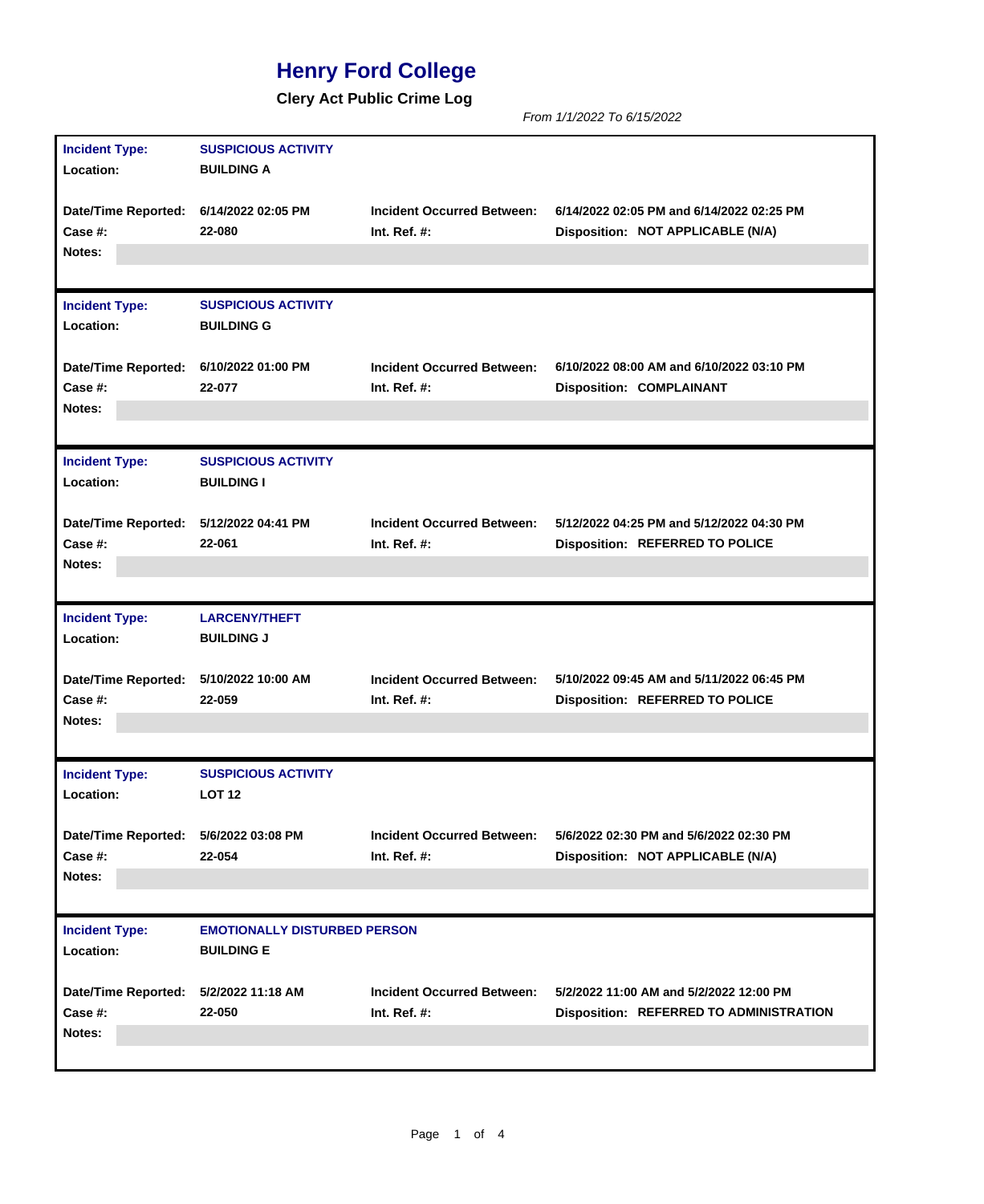| <b>Incident Type:</b>                  | <b>EMOTIONALLY DISTURBED PERSON</b>                      |                                                       |                                                |  |  |
|----------------------------------------|----------------------------------------------------------|-------------------------------------------------------|------------------------------------------------|--|--|
| Location:                              | <b>WELCOME CENTER</b>                                    |                                                       |                                                |  |  |
|                                        |                                                          |                                                       |                                                |  |  |
| <b>Date/Time Reported:</b>             | 4/19/2022 09:32 AM                                       | <b>Incident Occurred Between:</b>                     | 4/19/2022 09:12 AM and 4/19/2022 09:32 AM      |  |  |
| Case $#$ :                             | 22-044                                                   | Int. Ref. $#$ :                                       | Disposition: REFERRED TO BIT (MAXIENT)         |  |  |
| Notes:                                 |                                                          |                                                       |                                                |  |  |
|                                        |                                                          |                                                       |                                                |  |  |
| <b>Incident Type:</b>                  |                                                          |                                                       |                                                |  |  |
| Location:                              | <b>DISORDERLY CONDUCT (Count 1)</b><br><b>BUILDING K</b> |                                                       |                                                |  |  |
|                                        |                                                          |                                                       |                                                |  |  |
| Date/Time Reported: 4/12/2022 11:17 AM |                                                          | <b>Incident Occurred Between:</b>                     | 4/12/2022 11:17 AM and 4/12/2022 11:20 AM      |  |  |
| Case #:                                | 22-039                                                   | Int. Ref. $#$ :                                       | Disposition: REFERRED TO BIT (MAXIENT)         |  |  |
| Notes:                                 |                                                          |                                                       |                                                |  |  |
|                                        |                                                          |                                                       |                                                |  |  |
|                                        |                                                          |                                                       |                                                |  |  |
| <b>Incident Type:</b>                  | <b>DISORDERLY CONDUCT (Count 2)</b>                      |                                                       |                                                |  |  |
| Location:                              | <b>BUILDING K</b>                                        |                                                       |                                                |  |  |
|                                        |                                                          |                                                       |                                                |  |  |
| <b>Date/Time Reported:</b>             | 4/12/2022 11:17 AM                                       | <b>Incident Occurred Between:</b>                     | 4/12/2022 11:17 AM and 4/12/2022 11:20 AM      |  |  |
| Case #:                                | 22-039                                                   | Int. Ref. $#$ :                                       | Disposition: REFERRED TO BIT (MAXIENT)         |  |  |
| Notes:                                 |                                                          |                                                       |                                                |  |  |
|                                        |                                                          |                                                       |                                                |  |  |
|                                        |                                                          |                                                       |                                                |  |  |
|                                        |                                                          |                                                       |                                                |  |  |
| <b>Incident Type:</b>                  | <b>DISORDERLY/DISRUPTIVE</b>                             |                                                       |                                                |  |  |
| Location:                              | <b>BUILDING K</b>                                        |                                                       |                                                |  |  |
|                                        |                                                          |                                                       |                                                |  |  |
| <b>Date/Time Reported:</b>             | 4/11/2022 02:54 PM                                       | <b>Incident Occurred Between:</b>                     | 4/11/2022 02:55 PM and 4/11/2022 03:03 PM      |  |  |
| Case #:                                | 22-038                                                   | Int. Ref. $#$ :                                       | Disposition: NOT APPLICABLE (N/A)              |  |  |
| Notes:                                 |                                                          |                                                       |                                                |  |  |
|                                        |                                                          |                                                       |                                                |  |  |
| <b>Incident Type:</b>                  |                                                          | <b>MALICIOUS DESTRUCTION OF PROPERTY : MDOP - HFC</b> |                                                |  |  |
| Location:                              | <b>BUILDING J</b>                                        |                                                       |                                                |  |  |
|                                        |                                                          |                                                       |                                                |  |  |
| <b>Date/Time Reported:</b>             | 3/31/2022 02:50 PM                                       | <b>Incident Occurred Between:</b>                     | 3/31/2022 02:45 PM and 3/31/2022 03:22 PM      |  |  |
| Case #:                                | 22-032                                                   | Int. Ref. $#$ :                                       | Disposition: REFERRED TO ADMINISTRATION        |  |  |
| Notes:                                 |                                                          |                                                       |                                                |  |  |
|                                        |                                                          |                                                       |                                                |  |  |
| <b>Incident Type:</b>                  | <b>SUSPICIOUS ACTIVITY</b>                               |                                                       |                                                |  |  |
| Location:                              | <b>BUILDING G</b>                                        |                                                       |                                                |  |  |
|                                        |                                                          |                                                       |                                                |  |  |
| <b>Date/Time Reported:</b>             | 3/30/2022 08:00 AM                                       | <b>Incident Occurred Between:</b>                     | 3/30/2022 07:00 AM and 4/4/2022 09:29 AM       |  |  |
| Case #:                                | 22-033                                                   | Int. Ref. #:                                          | <b>Disposition: REFERRED TO ADMINISTRATION</b> |  |  |
| Notes:                                 |                                                          |                                                       |                                                |  |  |
|                                        |                                                          |                                                       |                                                |  |  |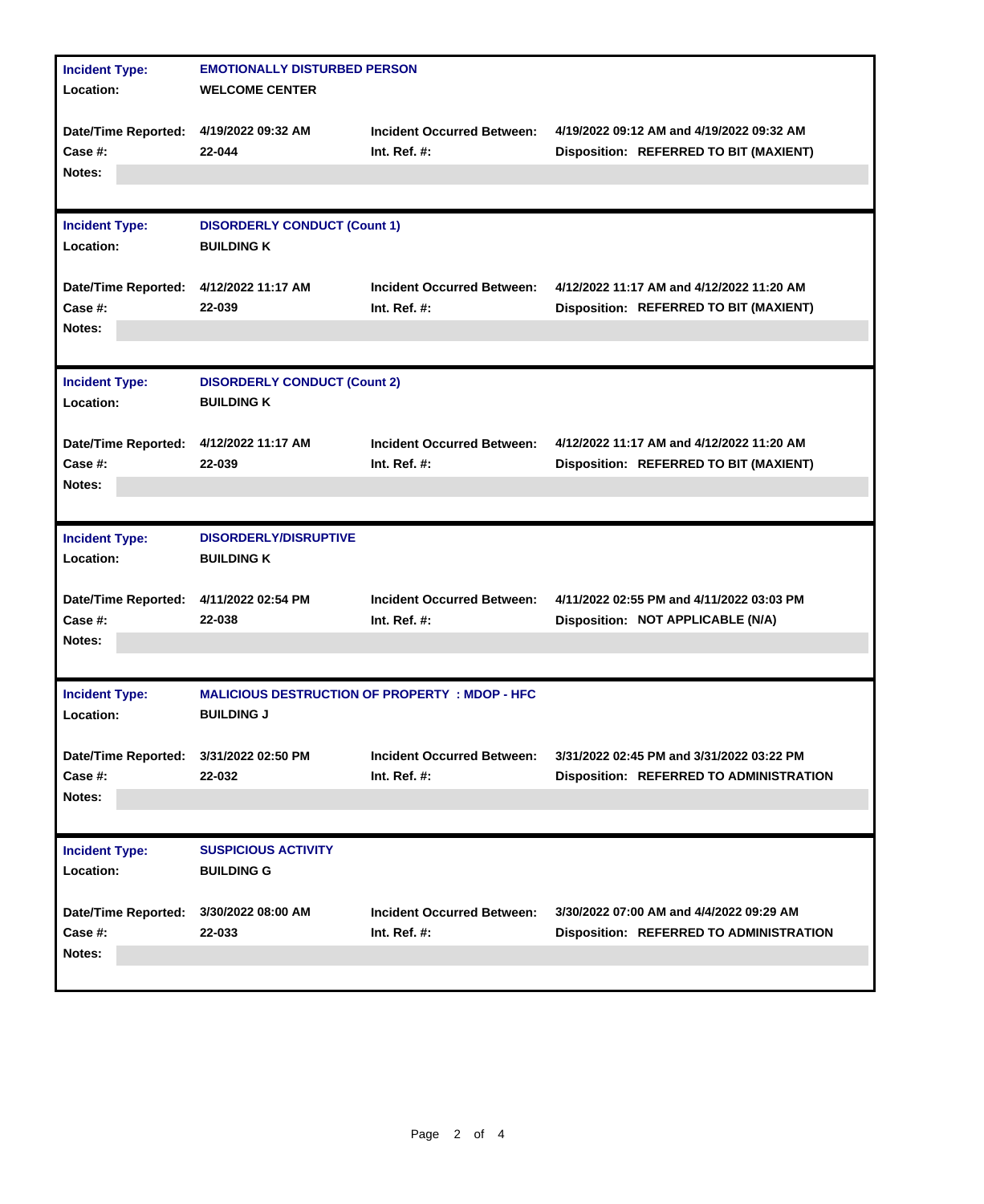| <b>Incident Type:</b><br>Location:                   | <b>THREATS: THREAT TO PERSON</b><br><b>OFF CAMPUS</b> |                                                      |                                                                                     |  |
|------------------------------------------------------|-------------------------------------------------------|------------------------------------------------------|-------------------------------------------------------------------------------------|--|
| Date/Time Reported: 3/24/2022 09:00 AM<br>Case $#$ : | 22-024                                                | <b>Incident Occurred Between:</b><br>Int. Ref. $#$ : | 1/10/2022 12:00 PM and 3/24/2022 08:00 AM<br>Disposition: REFERRED TO BIT (MAXIENT) |  |
| Notes:                                               |                                                       |                                                      |                                                                                     |  |
| <b>Incident Type:</b><br>Location:                   | <b>DISORDERLY/DISRUPTIVE</b><br><b>BUILDING H</b>     |                                                      |                                                                                     |  |
| Date/Time Reported: 2/23/2022 08:22 PM<br>Case $#$ : | 22-023                                                | <b>Incident Occurred Between:</b><br>Int. Ref. $#$ : | 2/23/2022 08:20 PM and 2/23/2022 09:00 PM<br><b>Disposition: REFERRED TO POLICE</b> |  |
| Notes:                                               |                                                       |                                                      |                                                                                     |  |
| <b>Incident Type:</b><br>Location:                   | <b>SUSPICIOUS ACTIVITY</b><br><b>BUILDING E</b>       |                                                      |                                                                                     |  |
| Date/Time Reported: 2/22/2022 05:18 PM               | 22-025                                                | <b>Incident Occurred Between:</b>                    | 2/22/2022 05:07 PM and 2/22/2022 05:35 PM                                           |  |
| Case #:<br>Notes:                                    |                                                       | Int. Ref. #:                                         | <b>Disposition: PERSON REPORTING</b>                                                |  |
|                                                      |                                                       |                                                      |                                                                                     |  |
| <b>Incident Type:</b><br>Location:                   | <b>HARASSMENT - NON SEXUAL</b><br><b>BUILDING G</b>   |                                                      |                                                                                     |  |
| Date/Time Reported:<br>Case #:                       | 2/7/2022 04:00 PM<br>22-009                           | <b>Incident Occurred Between:</b><br>Int. Ref. $#$ : | 2/7/2022 07:21 AM and 2/7/2022 04:30 PM<br>Disposition: NOT APPLICABLE (N/A)        |  |
| Notes:                                               |                                                       |                                                      |                                                                                     |  |
| <b>Incident Type:</b><br>Location:                   | <b>LARCENY/THEFT</b><br><b>BUILDING B</b>             |                                                      |                                                                                     |  |
| <b>Date/Time Reported:</b><br>Case #:                | 2/4/2022 12:00 PM<br>22-014                           | <b>Incident Occurred Between:</b><br>Int. Ref. #:    | 3/24/2020 12:00 PM and 2/4/2022 12:00 PM<br><b>Disposition:</b>                     |  |
| Notes:                                               |                                                       |                                                      |                                                                                     |  |
| <b>Incident Type:</b><br>Location:                   | <b>DISORDERLY/DISRUPTIVE</b><br><b>BUILDING L</b>     |                                                      |                                                                                     |  |
| <b>Date/Time Reported:</b><br>Case #:                | 1/28/2022 04:18 PM<br>22-007                          | <b>Incident Occurred Between:</b><br>Int. Ref. $#$ : | 1/28/2022 04:18 PM and 1/28/2022 04:30 PM<br><b>Disposition: REFERRED TO POLICE</b> |  |